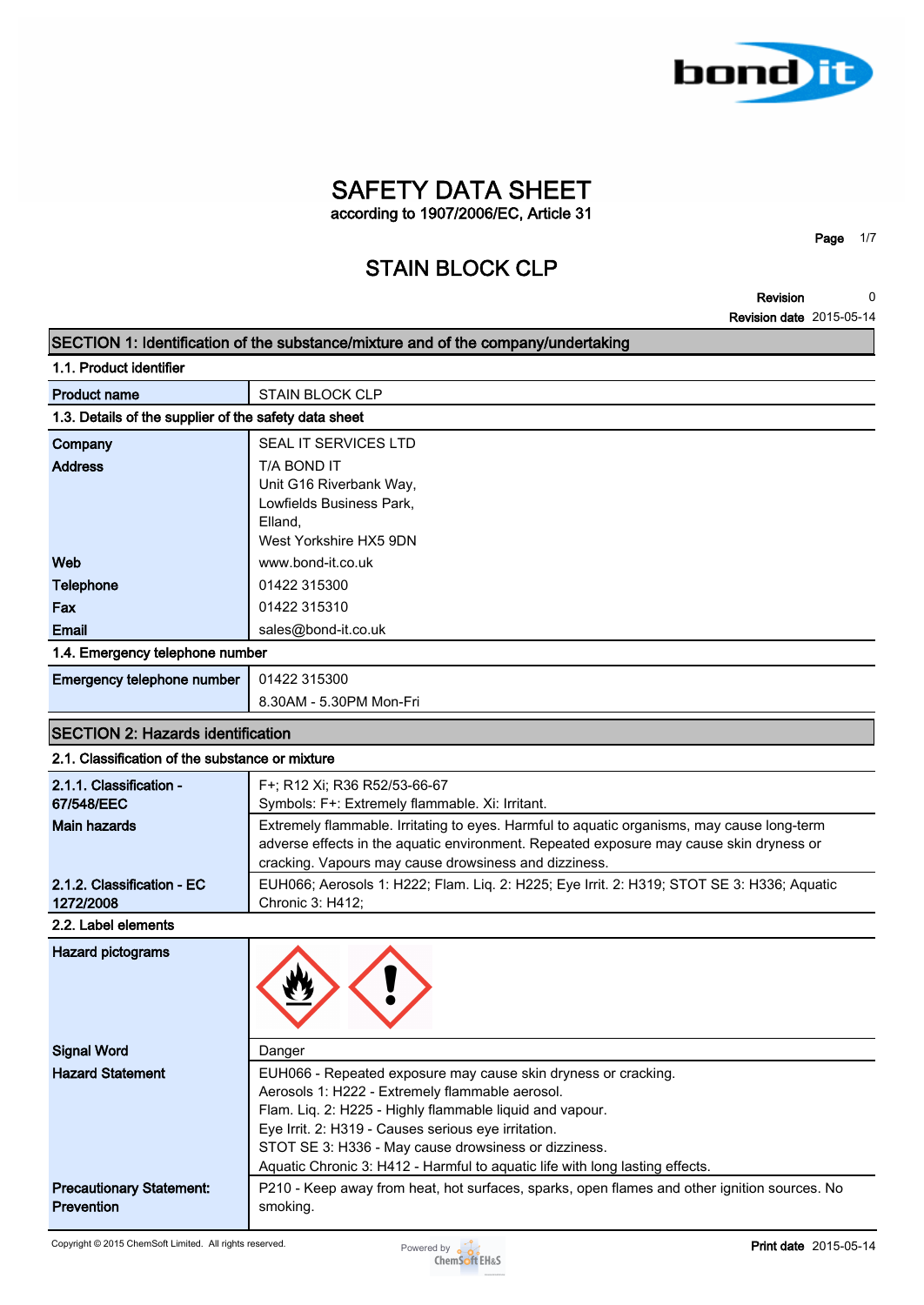#### **Revision Revision date 2015-05-14 0**

| 2.2. Label elements             |                                                                                              |
|---------------------------------|----------------------------------------------------------------------------------------------|
|                                 | P211 - Do not spray on an open flame or other ignition source.                               |
|                                 | P233 - Keep container tightly closed.                                                        |
|                                 | P240 - Ground/bond container and receiving equipment.                                        |
|                                 | P241 - Use explosion-proof electrical/ventilating/lighting// equipment.                      |
|                                 | P242 - Use only non-sparking tools.                                                          |
|                                 | P243 - Take precautionary measures against static discharge.                                 |
|                                 | P251 - Do not pierce or burn, even after use.                                                |
|                                 | P261 - Avoid breathing dust/fume/gas/mist/vapours/spray.                                     |
|                                 | P264 - Wash thoroughly after handling.                                                       |
|                                 | P271 - Use only outdoors or in a well-ventilated area.                                       |
|                                 | P273 - Avoid release to the environment.                                                     |
|                                 | P280 - Wear protective gloves/protective clothing/eye protection/face protection.            |
| <b>Precautionary Statement:</b> | P303+P361+P353 - IF ON SKIN (or hair): Take off immediately all contaminated clothing. Rinse |
| Response                        | skin with water/shower.                                                                      |
|                                 | P304+P340 - IF INHALED: Remove person to fresh air and keep comfortable for breathing.       |
|                                 | P305+P351+P338 - IF IN EYES: Rinse cautiously with water for several minutes. Remove contact |
|                                 | lenses, if present and easy to do. Continue rinsing.                                         |
|                                 | P312 - Call a POISON CENTER/doctor/ /if you feel unwell.                                     |
|                                 | P337+P313 - If eye irritation persists: Get medical advice/attention.                        |
|                                 | P370+P378 - In case of fire: Use to extinguish.                                              |
| <b>Precautionary Statement:</b> | P403+P233 - Store in a well-ventilated place. Keep container tightly closed.                 |
| <b>Storage</b>                  | P403+P235 - Store in a well-ventilated place. Keep cool.                                     |
|                                 | P405 - Store locked up.                                                                      |
|                                 | P410+P412 - Protect from sunlight. Do no expose to temperatures exceeding 50°C/ 122°F.       |

### **SECTION 3: Composition/information on ingredients**

#### **3.1. Substances**

# **67/548/EEC / 1999/45/EC**

| <b>Chemical Name</b>                   | Index No.    | CAS No.    | EC No.    | <b>REACH Registration</b><br><b>Number</b> | Conc.<br>$(\%w/w)$ | Classification                                              | M-factor. |
|----------------------------------------|--------------|------------|-----------|--------------------------------------------|--------------------|-------------------------------------------------------------|-----------|
| <b>Butane</b>                          | 601-004-00-0 | 106-97-8   | 203-448-7 |                                            |                    | 10 - 20% F+; R12                                            |           |
| Acetone                                | 606-001-00-8 | 67-64-1    | 200-662-2 |                                            |                    | 10 - 20% F; R11 Xi; R36 R66 R67                             |           |
| Propane                                | 601-003-00-5 | 74-98-6    | 200-827-9 |                                            |                    | 10 - 20% F+; R12                                            |           |
| Mixed Aromatic Hydrocarbons            |              | 64742-95-6 |           |                                            |                    | 1 - 10% Xn; R65 Xi; R37 N; R51/53<br>R <sub>10</sub> -66-67 |           |
| n-Butyl acetate (Butyl acetate)        | 607-025-00-1 | 123-86-4   | 204-658-1 |                                            |                    | 1 - 10% R10 R66 R67                                         |           |
| Isobutane                              | 601-004-00-0 | 75-28-5    | 200-857-2 |                                            |                    | 1 - 10% F+: R12                                             |           |
| Cumene                                 | 601-024-00-X | 98-82-8    | 202-704-5 |                                            |                    | 1 - 10% R10 Xn; R65 Xi; R37 N;<br>R51/53                    |           |
| 1,3,5-Trimethylbenzene<br>(Mesitylene) | 601-025-00-5 | 108-67-8   | 203-604-4 |                                            |                    | 1 - 10% R10 Xi; R37 N; R51/53                               |           |
| 1,2,4-Trimethylbenzene                 | 601-043-00-3 | 95-63-6    | 202-436-9 |                                            |                    | 1 - 10% R10 Xn; R20 Xi; R36/37/38<br>N; R51/53              |           |

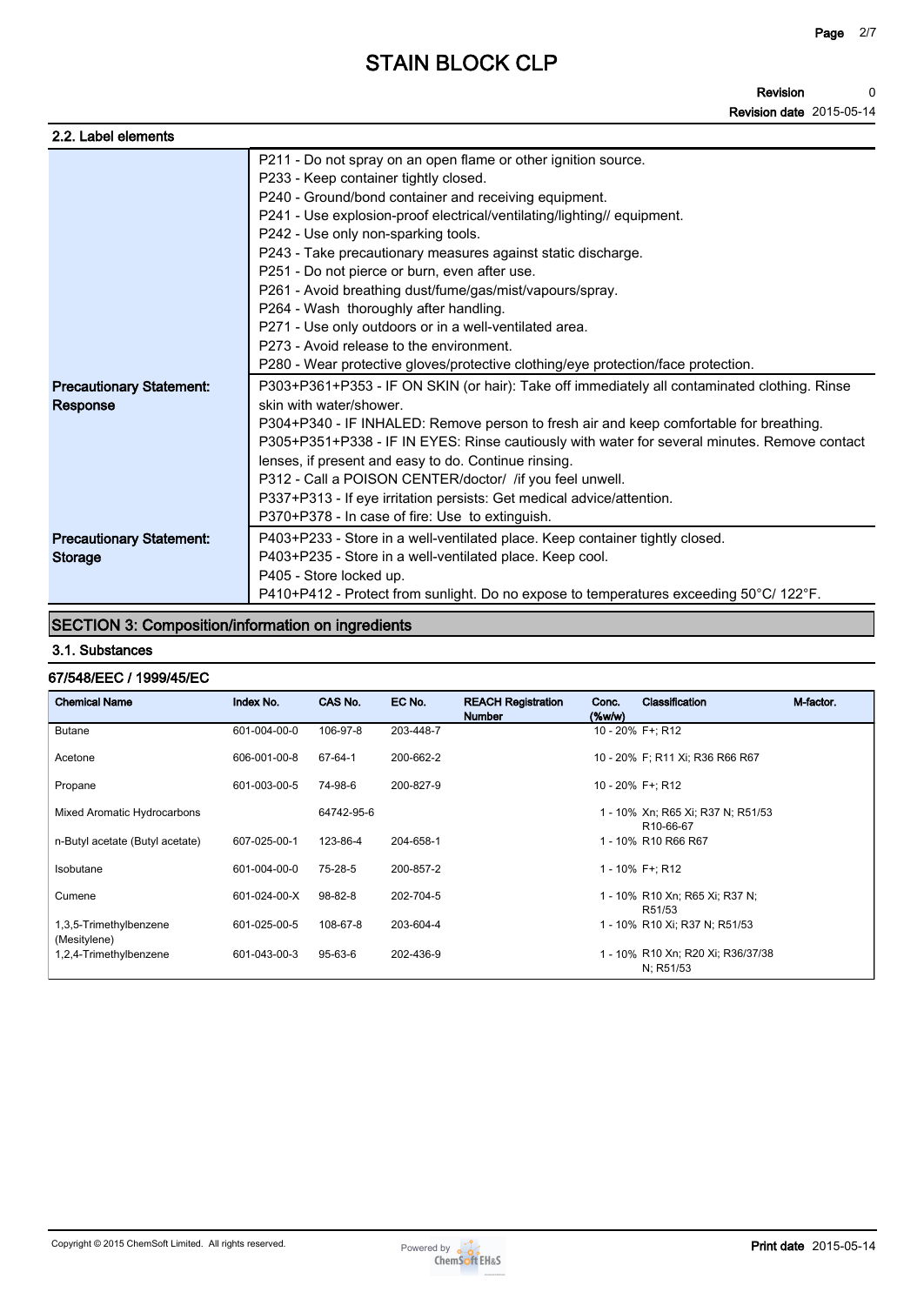#### **Revision Revision date 2015-05-14 0**

#### **3.1. Substances**

| EC 1272/2008                           |              |            |           |                                            |                       |                                                                                                                                                |           |
|----------------------------------------|--------------|------------|-----------|--------------------------------------------|-----------------------|------------------------------------------------------------------------------------------------------------------------------------------------|-----------|
| <b>Chemical Name</b>                   | Index No.    | CAS No.    | EC No.    | <b>REACH Registration</b><br><b>Number</b> | Conc.<br>$($ %w/w $)$ | Classification                                                                                                                                 | M-factor. |
| <b>Butane</b>                          | 601-004-00-0 | 106-97-8   | 203-448-7 |                                            |                       | 10 - 20% Flam. Gas 1: H220:                                                                                                                    |           |
| Acetone                                | 606-001-00-8 | 67-64-1    | 200-662-2 |                                            |                       | 10 - 20% Flam. Liq. 2: H225; Eye Irrit.<br>2: H319; STOT SE 3: H336;                                                                           |           |
| Propane                                | 601-003-00-5 | 74-98-6    | 200-827-9 |                                            |                       | 10 - 20% Flam. Gas 1: H220:                                                                                                                    |           |
| Mixed Aromatic Hydrocarbons            |              | 64742-95-6 |           |                                            |                       | 1 - 10% EUH066; Flam. Lig. 3: H226;<br>Asp. Tox. 1: H304; STOT SE<br>3: H335; STOT SE 3: H336;<br>Aquatic Chronic 2: H411;                     |           |
| n-Butyl acetate (Butyl acetate)        | 607-025-00-1 | 123-86-4   | 204-658-1 |                                            |                       | 1 - 10% Flam. Liq. 3: H226; STOT SE<br>3: H336:                                                                                                |           |
| Isobutane                              | 601-004-00-0 | 75-28-5    | 200-857-2 |                                            |                       | 1 - 10% Flam. Gas 1: H220:                                                                                                                     |           |
| Cumene                                 | 601-024-00-X | 98-82-8    | 202-704-5 |                                            |                       | 1 - 10% Flam. Liq. 3: H226; Asp. Tox.<br>1: H304; STOT SE 3: H335;<br>Aquatic Chronic 2: H411;                                                 |           |
| 1,3,5-Trimethylbenzene<br>(Mesitylene) | 601-025-00-5 | 108-67-8   | 203-604-4 |                                            |                       | 1 - 10% Flam. Lig. 3: H226; STOT SE<br>3: H335; Aquatic Chronic 2:<br>H411;                                                                    |           |
| 1,2,4-Trimethylbenzene                 | 601-043-00-3 | 95-63-6    | 202-436-9 |                                            |                       | 1 - 10% Flam. Lig. 3: H226; Acute<br>Tox. 4: H332; Eye Irrit. 2:<br>H319; STOT SE 3: H335;<br>Skin Irrit. 2: H315; Aquatic<br>Chronic 2: H411; |           |

### **SECTION 4: First aid measures**

### **4.1. Description of first aid measures**

| Inhalation                                                 | Move the exposed person to fresh air.                                                                                                    |  |  |  |  |  |  |
|------------------------------------------------------------|------------------------------------------------------------------------------------------------------------------------------------------|--|--|--|--|--|--|
| Eye contact                                                | Rinse immediately with plenty of water for 15 minutes holding the eyelids open.                                                          |  |  |  |  |  |  |
| <b>Skin contact</b>                                        | Wash off immediately with plenty of soap and water. Remove contaminated clothing.                                                        |  |  |  |  |  |  |
| Ingestion                                                  | DO NOT INDUCE VOMITING.                                                                                                                  |  |  |  |  |  |  |
|                                                            | 4.2. Most important symptoms and effects, both acute and delayed                                                                         |  |  |  |  |  |  |
| Inhalation                                                 | Inhalation may cause coughing, tightness of the chest and irritation of the respiratory system.<br>Irritating to respiratory system.     |  |  |  |  |  |  |
| Eye contact                                                | Irritating to eyes.                                                                                                                      |  |  |  |  |  |  |
| <b>Skin contact</b>                                        | Irritating to skin.                                                                                                                      |  |  |  |  |  |  |
| Ingestion                                                  | Ingestion may cause nausea and vomiting.                                                                                                 |  |  |  |  |  |  |
|                                                            | 4.3. Indication of any immediate medical attention and special treatment needed                                                          |  |  |  |  |  |  |
| Inhalation                                                 | Seek medical attention.                                                                                                                  |  |  |  |  |  |  |
| Eye contact                                                | Seek medical attention if irritation or symptoms persist.                                                                                |  |  |  |  |  |  |
| <b>Skin contact</b>                                        | Seek medical attention if irritation or symptoms persist.                                                                                |  |  |  |  |  |  |
| Ingestion                                                  | Seek medical attention if irritation or symptoms persist.                                                                                |  |  |  |  |  |  |
| <b>SECTION 5: Firefighting measures</b>                    |                                                                                                                                          |  |  |  |  |  |  |
| 5.1. Extinguishing media                                   |                                                                                                                                          |  |  |  |  |  |  |
|                                                            | Carbon oxides.                                                                                                                           |  |  |  |  |  |  |
| 5.2. Special hazards arising from the substance or mixture |                                                                                                                                          |  |  |  |  |  |  |
|                                                            | Burning produces irritating, toxic and obnoxious fumes. Vapour may travel considerable distance<br>to source of ignition and flash back. |  |  |  |  |  |  |
| 5.3. Advice for firefighters                               |                                                                                                                                          |  |  |  |  |  |  |
|                                                            | Self-contained breathing apparatus. Wear protective clothing.                                                                            |  |  |  |  |  |  |
| <b>SECTION 6: Accidental release measures</b>              |                                                                                                                                          |  |  |  |  |  |  |
|                                                            | 6.1. Personal precautions, protective equipment and emergency procedures                                                                 |  |  |  |  |  |  |
|                                                            |                                                                                                                                          |  |  |  |  |  |  |

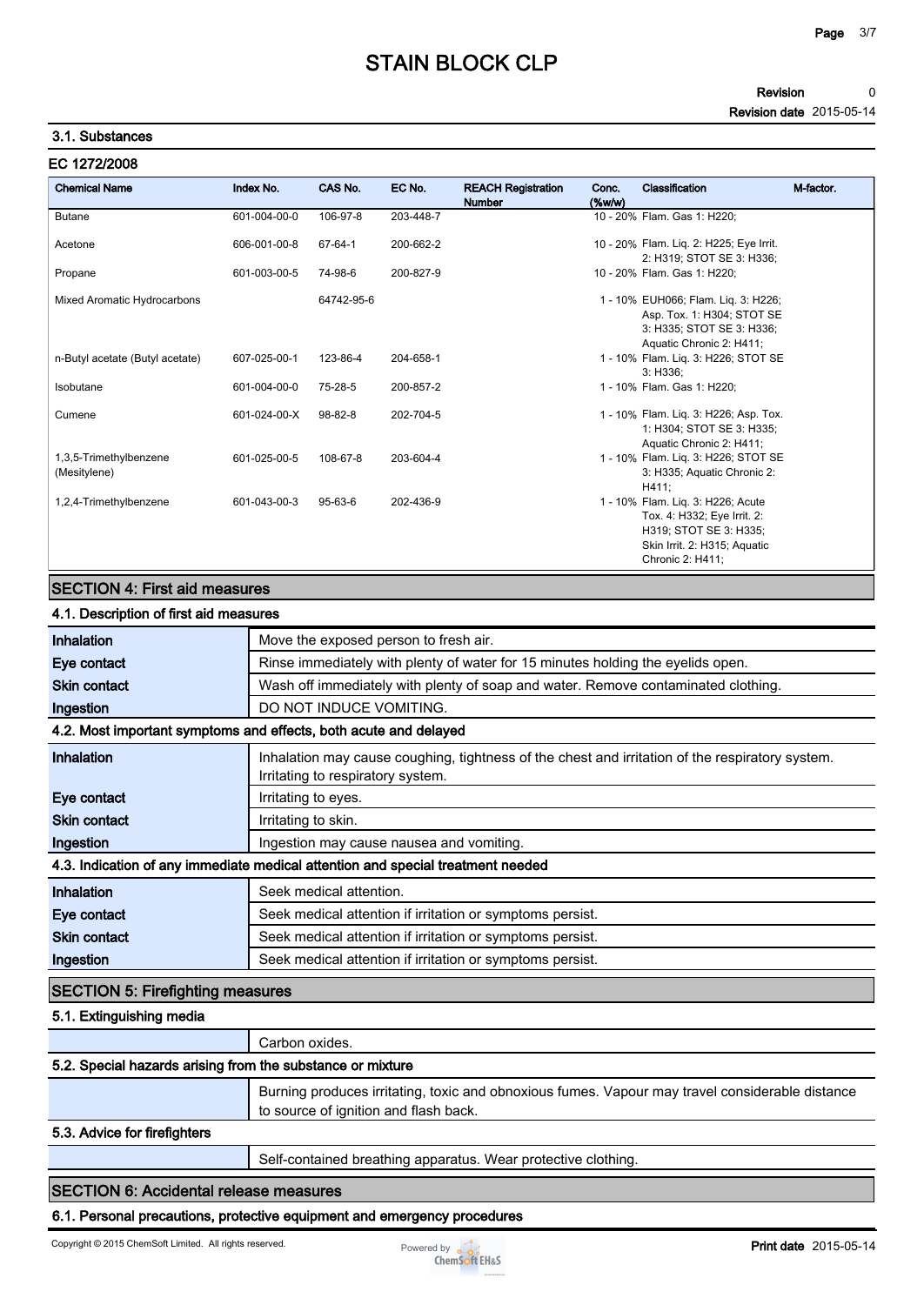#### **Revision Revision date 2015-05-14 0**

|                                                                   | 6.1. Personal precautions, protective equipment and emergency procedures                                                                                              |
|-------------------------------------------------------------------|-----------------------------------------------------------------------------------------------------------------------------------------------------------------------|
|                                                                   | Ensure adequate ventilation of the working area. Wear suitable protective equipment. Eliminate all<br>sources of ignition. Evacuate personnel to a safe area.         |
| 6.2. Environmental precautions                                    |                                                                                                                                                                       |
|                                                                   | Do not allow product to enter drains. Prevent further spillage if safe.                                                                                               |
| 6.3. Methods and material for containment and cleaning up         |                                                                                                                                                                       |
|                                                                   | Absorb with inert, absorbent material. Sweep up. Transfer to suitable, labelled containers for<br>disposal. Clean spillage area thoroughly with plenty of water.      |
| <b>SECTION 7: Handling and storage</b>                            |                                                                                                                                                                       |
| 7.1. Precautions for safe handling                                |                                                                                                                                                                       |
|                                                                   | Avoid contact with eyes and skin. Ensure adequate ventilation of the working area. Use explosion<br>proof equipment. Keep away from sources of ignition - No smoking. |
| 7.2. Conditions for safe storage, including any incompatibilities |                                                                                                                                                                       |
|                                                                   | Keep in a cool, dry, well ventilated area. Keep containers tightly closed. Store in correctly labelled<br>containers.                                                 |
| <b>SECTION 8: Exposure controls/personal protection</b>           |                                                                                                                                                                       |

**8.1. Control parameters**

#### **8.1.1. Exposure Limit Values**

| 1,2,4-Trimethylbenzene                 |                                             | <b>DIR: 2000/39</b> | 8hTWA ppm: 20                                  |  |
|----------------------------------------|---------------------------------------------|---------------------|------------------------------------------------|--|
|                                        | 8hTWA mg/m3: 100                            |                     | STEL ppm: -                                    |  |
|                                        | STEL mg/m3: -                               |                     | NOT: -                                         |  |
| 1,3,5-Trimethylbenzene<br>(Mesitylene) |                                             | <b>DIR: 2000/39</b> | 8hTWA ppm: 20                                  |  |
|                                        | 8hTWA mg/m3: 100                            |                     | STEL ppm: -                                    |  |
|                                        | STEL mg/m3: -                               |                     | NOT: -                                         |  |
| Acetone                                | WEL 8-hr limit ppm: 500                     |                     | WEL 8-hr limit mg/m3: 1210                     |  |
|                                        | WEL 15 min limit ppm: 1500                  |                     | WEL 15 min limit mg/m3: 3620                   |  |
|                                        | WEL 8-hr limit mg/m3 total -                |                     | WEL 15 min limit mg/m3 total -                 |  |
|                                        | inhalable dust:                             |                     | inhalable dust:                                |  |
|                                        | WEL 8-hr limit mg/m3 total -                |                     | WEL 15 min limit mg/m3 total -                 |  |
| <b>Butane</b>                          | respirable dust:<br>WEL 8-hr limit ppm: 600 |                     | respirable dust:<br>WEL 8-hr limit mg/m3: 1450 |  |
|                                        | WEL 15 min limit ppm: 750                   |                     | WEL 15 min limit mg/m3: 1810                   |  |
|                                        | WEL 8-hr limit mg/m3 total -                |                     | WEL 15 min limit mg/m3 total -                 |  |
|                                        | inhalable dust:                             |                     | inhalable dust:                                |  |
|                                        | WEL 8-hr limit mg/m3 total -                |                     | WEL 15 min limit mg/m3 total -                 |  |
|                                        | respirable dust:                            |                     | respirable dust:                               |  |
| <b>Cumene</b>                          | WEL 8-hr limit ppm: 25                      |                     | WEL 8-hr limit mg/m3: 125                      |  |
|                                        | WEL 15 min limit ppm: 50                    |                     | WEL 15 min limit mg/m3: 250                    |  |
|                                        | WEL 8-hr limit mg/m3 total -                |                     | WEL 15 min limit mg/m3 total -                 |  |
|                                        | inhalable dust:                             |                     | inhalable dust:                                |  |
|                                        | WEL 8-hr limit mg/m3 total -                |                     | WEL 15 min limit mg/m3 total -                 |  |
|                                        | respirable dust:                            |                     | respirable dust.                               |  |
| n-Butyl acetate (Butyl acetate)        | WEL 8-hr limit ppm: 150                     |                     | WEL 8-hr limit mg/m3: 724                      |  |
|                                        | WEL 15 min limit ppm: 200                   |                     | WEL 15 min limit mg/m3: 966                    |  |
|                                        | WEL 8-hr limit mg/m3 total -                |                     | WEL 15 min limit mg/m3 total -                 |  |
|                                        | inhalable dust:                             |                     | inhalable dust:                                |  |
|                                        | WEL 8-hr limit mg/m3 total -                |                     | WEL 15 min limit mg/m3 total -                 |  |
|                                        | respirable dust:                            |                     | respirable dust:                               |  |

**8.2. Exposure controls**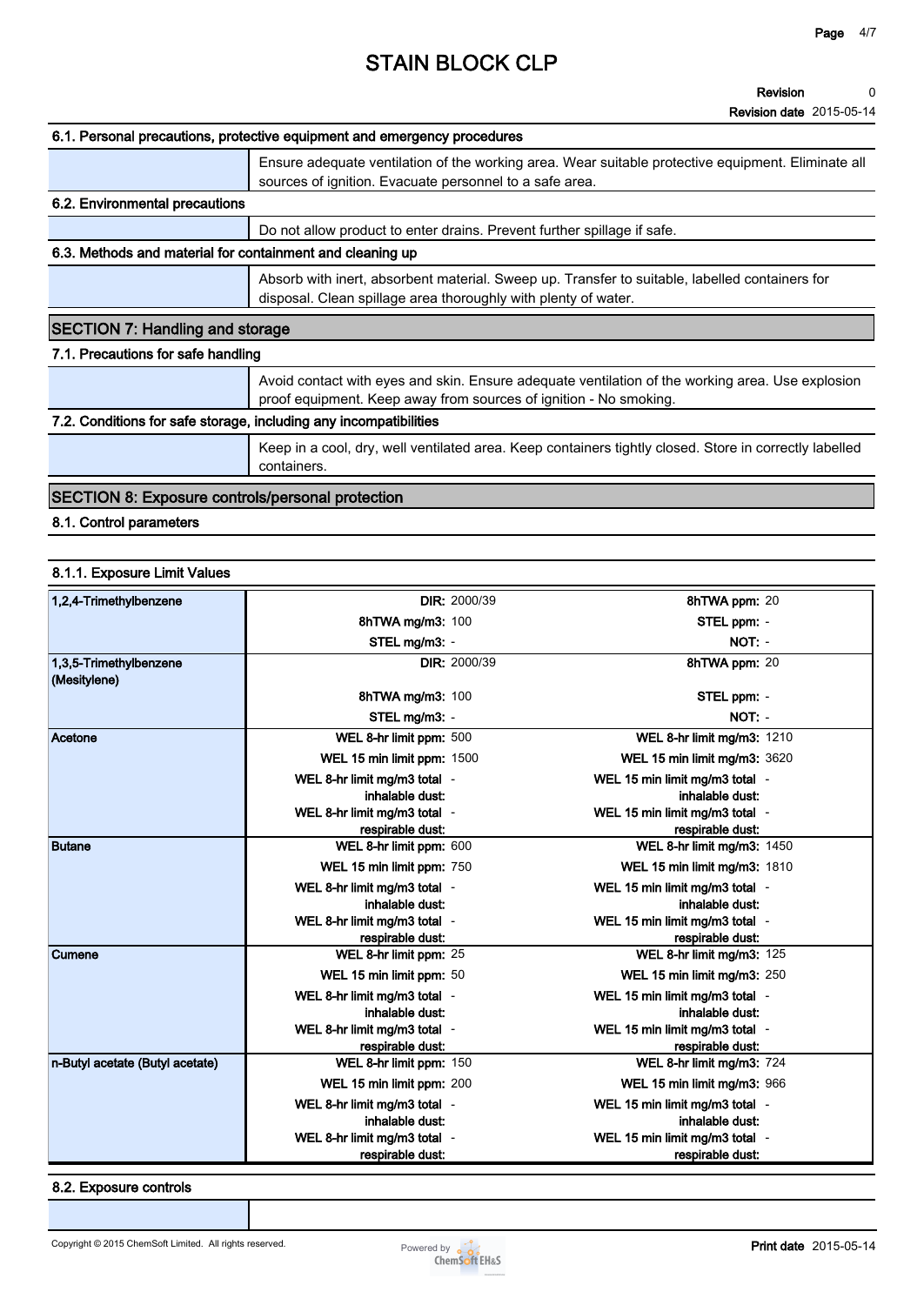**Revision Revision date 2015-05-14 0**

| 8.2. Exposure controls        |                                                     |
|-------------------------------|-----------------------------------------------------|
| 8.2.2. Individual protection  | Wear chemical protective clothing.                  |
| measures                      |                                                     |
| Eye / face protection         | Approved safety goggles.                            |
| Skin protection -             | Chemical resistant gloves (PVC).                    |
| Handprotection                |                                                     |
| <b>Respiratory protection</b> | Wear suitable respiratory equipment when necessary. |

#### **SECTION 9: Physical and chemical properties**

#### **9.1. Information on basic physical and chemical properties**

| Appearance                                   | Aerosol                                   |
|----------------------------------------------|-------------------------------------------|
|                                              | Colour   Colourless                       |
|                                              | <b>Odour</b> Characteristic               |
| <b>Flash point</b> $-40^{\circ}$ C           |                                           |
|                                              | <b>Evaporation rate</b> No data available |
| Flammability (solid, gas) No data available  |                                           |
|                                              | Vapour pressure   No data available       |
|                                              | Vapour density   No data available        |
|                                              | <b>Relative density</b> No data available |
|                                              | Fat Solubility   No data available        |
| Partition coefficient   No data available    |                                           |
| Autoignition temperature   No data available |                                           |
|                                              | Viscosity   No data available             |
| Explosive properties   No data available     |                                           |
| Oxidising properties No data available       |                                           |
|                                              | <b>Odour threshold</b> No data available  |
|                                              | <b>pH</b> No data available               |
|                                              | Melting point   No data available         |
|                                              | Freezing Point   No data available        |
|                                              | Initial boiling point   No data available |
|                                              | Solubility   No data available            |

**9.2. Other information**

|                                         | <b>Conductivity</b> No data available |
|-----------------------------------------|---------------------------------------|
|                                         | Surface tension   No data available   |
|                                         | Gas group   No data available         |
|                                         | Benzene Content   No data available   |
|                                         | Lead content   No data available      |
| VOC (Volatile organic No data available |                                       |
| compounds)                              |                                       |

### **SECTION 10: Stability and reactivity**

**10.2. Chemical stability**

**Stable under normal conditions.**

### **10.3. Possibility of hazardous reactions**

**Oxidising agents.**

**10.4. Conditions to avoid**

**Heat, sparks and open flames.**

### **SECTION 11: Toxicological information**

#### **11.1.4. Toxicological Information**

**No data available**

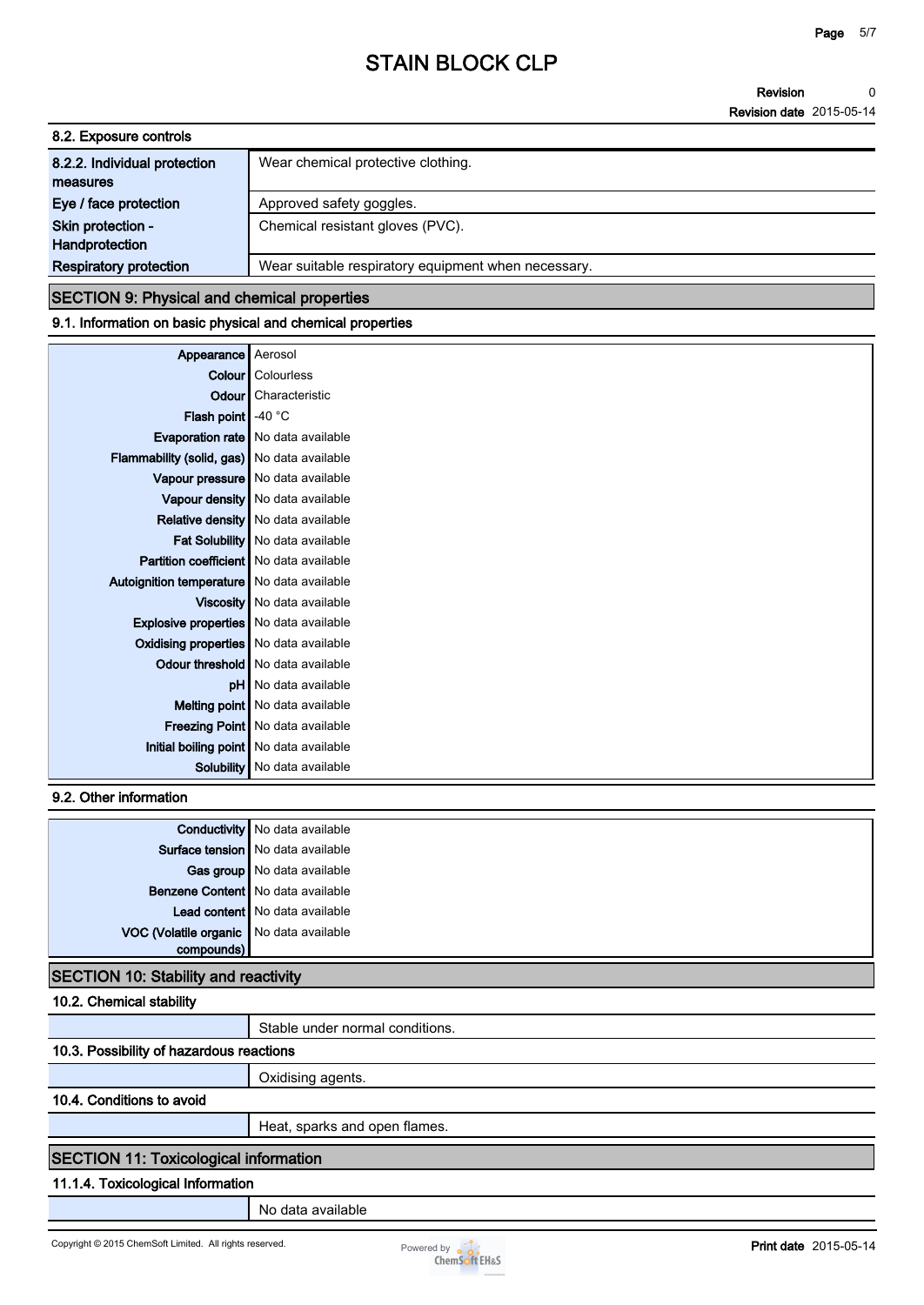#### **Revision 0**

**Revision date 2015-05-14**

#### **SECTION 12: Ecological information**

### **12.1. Toxicity**

**No data available**

#### **SECTION 13: Disposal considerations**

### **General information**

**Dispose of in compliance with all local and national regulations.**

#### **SECTION 14: Transport information**

### **Hazard pictograms**



#### **14.1. UN number**

|                                           | <b>UN1950</b>                                                                                      |
|-------------------------------------------|----------------------------------------------------------------------------------------------------|
| 14.2. UN proper shipping name             |                                                                                                    |
|                                           | <b>AEROSOLS</b>                                                                                    |
| 14.3. Transport hazard class(es)          |                                                                                                    |
| <b>ADR/RID</b>                            | $\overline{2}$                                                                                     |
| Subsidiary risk                           | see SP63                                                                                           |
| <b>IMDG</b>                               | 2                                                                                                  |
| Subsidiary risk                           | see SP63                                                                                           |
| <b>IATA</b>                               | $\overline{2}$                                                                                     |
| Subsidiary risk                           | see SP63                                                                                           |
| 14.4. Packing group                       |                                                                                                    |
| Packing group                             | $\overline{\phantom{a}}$                                                                           |
| 14.5. Environmental hazards               |                                                                                                    |
| <b>Environmental hazards</b>              | No                                                                                                 |
| Marine pollutant                          | <b>No</b>                                                                                          |
| <b>ADR/RID</b>                            |                                                                                                    |
| <b>Hazard ID</b>                          | $\overline{\phantom{a}}$                                                                           |
| <b>Tunnel Category</b>                    | (D)                                                                                                |
| <b>IMDG</b>                               |                                                                                                    |
| <b>EmS Code</b>                           | F-D S-U                                                                                            |
| <b>IATA</b>                               |                                                                                                    |
| Packing Instruction (Cargo)               | 203                                                                                                |
| <b>Maximum quantity</b>                   | 150 kg                                                                                             |
| <b>Packing Instruction</b>                | 203                                                                                                |
| (Passenger)                               |                                                                                                    |
| <b>Maximum quantity</b>                   | 75 kg                                                                                              |
| <b>Further information</b>                |                                                                                                    |
|                                           | The product is not classified as dangerous for carriage.                                           |
| <b>SECTION 15: Regulatory information</b> |                                                                                                    |
|                                           | 15.1 Safety, bealth and environmental requisions/legislation specific for the substance or mixture |

#### **15.1. Safety, health and environmental regulations/legislation specific for the substance or mixture**

**Regulations COMMISSION REGULATION (EU) No 453/2010 of 20 May 2010 amending Regulation (EC) No 1907/2006 of the European Parliament and of the Council on the Registration, Authorisation and**